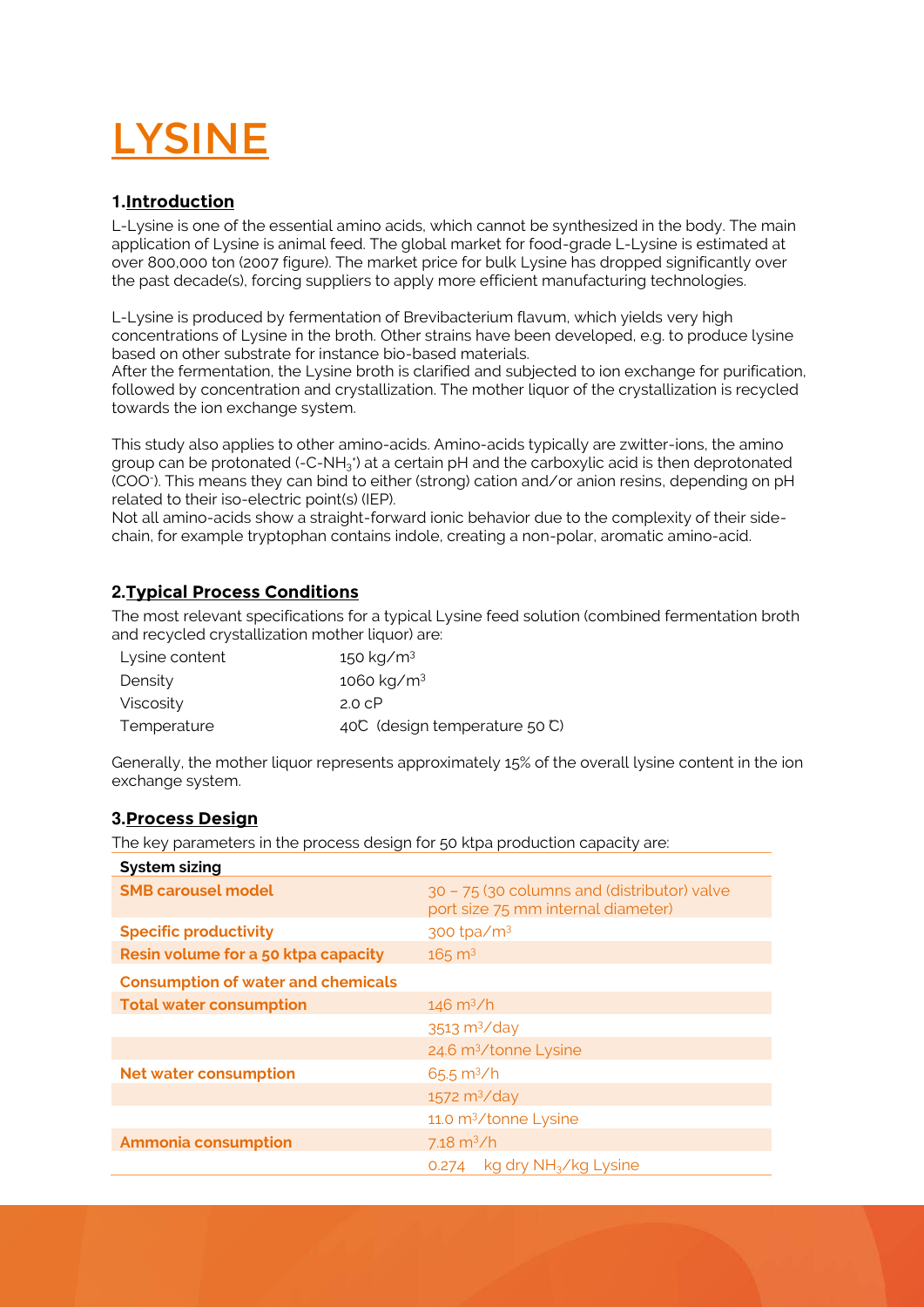

The net water consumption takes into account the fact that the entrainment rejection water (3.63 m<sup>3</sup>/h) is recycled in the process.

Figure 1. Simplified Process Flow Diagram for the purification of lysine using 30 columns *.*

More than 75% of world production of Lysine is purified using continuous ion exchange. For the purification of Lysine, nowadays, normally carousel type systems with 30 columns are used. An example PFD is given in figure 1. This configuration comprises the following zones:

- Upflow wash: This allows removal of any undissolved particulates from the resin bed, for example originating from the broth, by slightly expanding the resin bed
- Adsorption wash: washing the interstitial fluid from the resin beds after the adsorption.
- Undiluted Adsorption: In the design presented above, the Lysine is applied on these columns as monovalent cation (Ly\*), in order to optimize the effective loading capacity on the resin.
- $\bullet$  Diluted Adsorption: the remaining Lysine is adsorbed as divalent cation (Ly<sup>2+</sup>). Prior to being applied to these columns, the effluent of the first loading zone (columns 6 – 9) is diluted with the wash water (effluent of column 5) and acidified with sulfuric acid. In order to limit the fluctuations in concentration and pH (not shown).
- The elution rinse: to prevent carry-over of ammonia into the adsorption zone.
- The elution in order to produce a highly concentrated Lysine product with minimum amount of ammonia, the excess ammonia flux is limited to 15 – 20%. Prior to being applied on the column, the ammonia is diluted with the elution rinse water